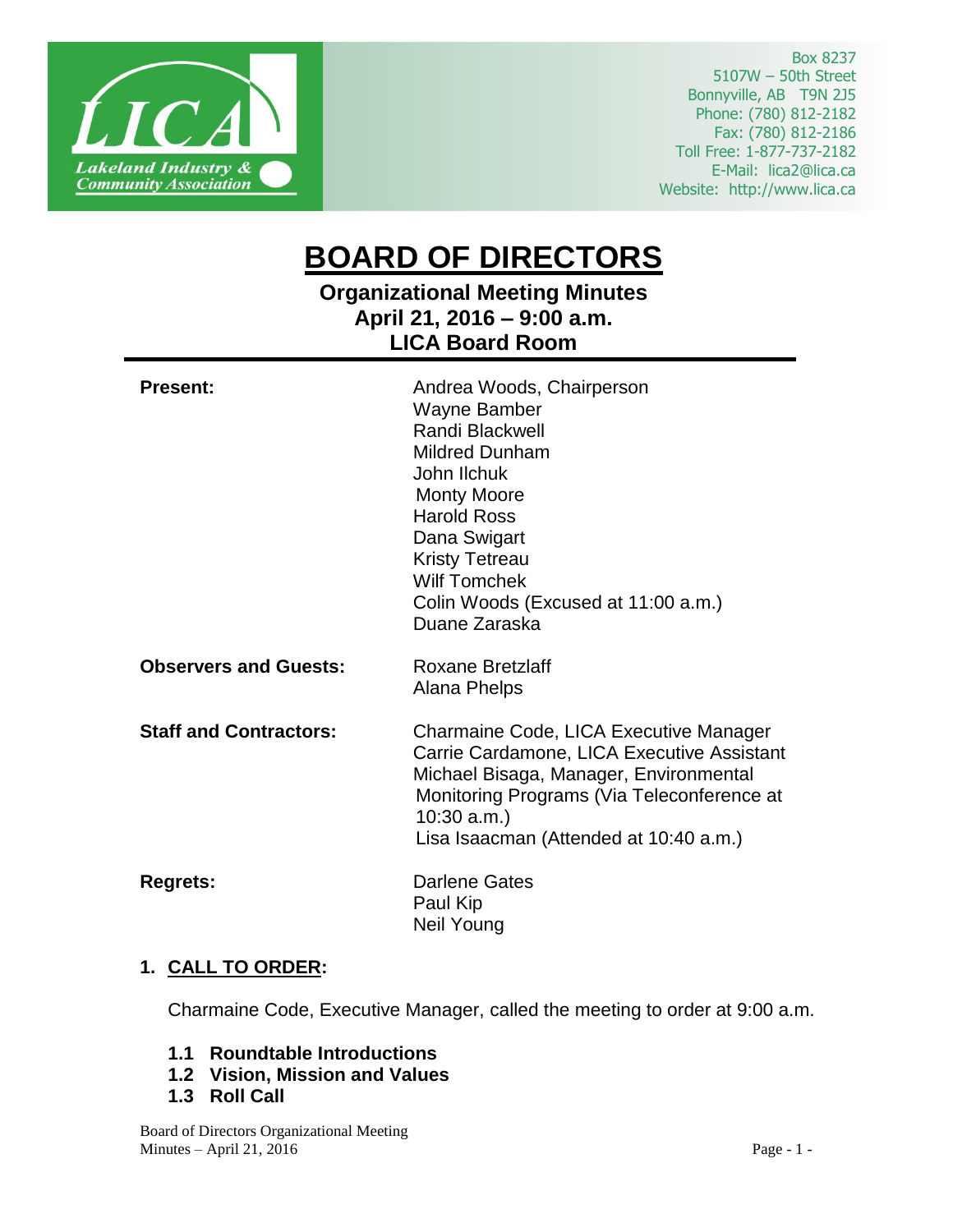#### **2. AGENDA:**

**# 1 Moved by Colin Woods AND RESOLVED that the April 21, 2016 Agenda be amended as follows:**

**That item "3.2 Stipends, Mileage and other Expenses – Policy 6.8 – Policy Review" be renumbered as 5.3 to be considered later in the meeting;**

**and, that the April 21, 2016 Agenda be approved, as amended.**

#### **3. Policy Reviews & Elections**

**3.1 Role of Board of Directors, Chairman, Vice-Chair and Secretary – Treasurer Policies 5.3 and 5.7**

Board members reviewed Policy 5.3 Responsibilities of the Board of Directors, and Policy 5.7 Board Member Job Descriptions.

#### **3.3 Consensus Decision Making – Policy 5.5**

Board Members reviewed Policy 5.5 Decision – Making Process.

#### **3.4 Election of Chair, Vice-Chairperson and Treasurer**

It was confirmed that the Board of Directors for 2016/2017 now consists of:

| <b>Community Members:</b>    | Randi Blackwell<br>John Ilchuk<br>Harold Ross<br><b>Kristy Tetreau</b><br>Andrea Woods |
|------------------------------|----------------------------------------------------------------------------------------|
| <b>Community Alternates:</b> | <b>Mildred Dunham</b><br><b>Wilf Tomchek</b>                                           |
| <b>Industry Members:</b>     | Wayne Bamber - Cenovus<br>Monty Moore - Husky<br>Darlene Gates - IOR                   |
| Industry Alternates:         | Paul Kip - CNRL<br>Neil Young - Pengrowth                                              |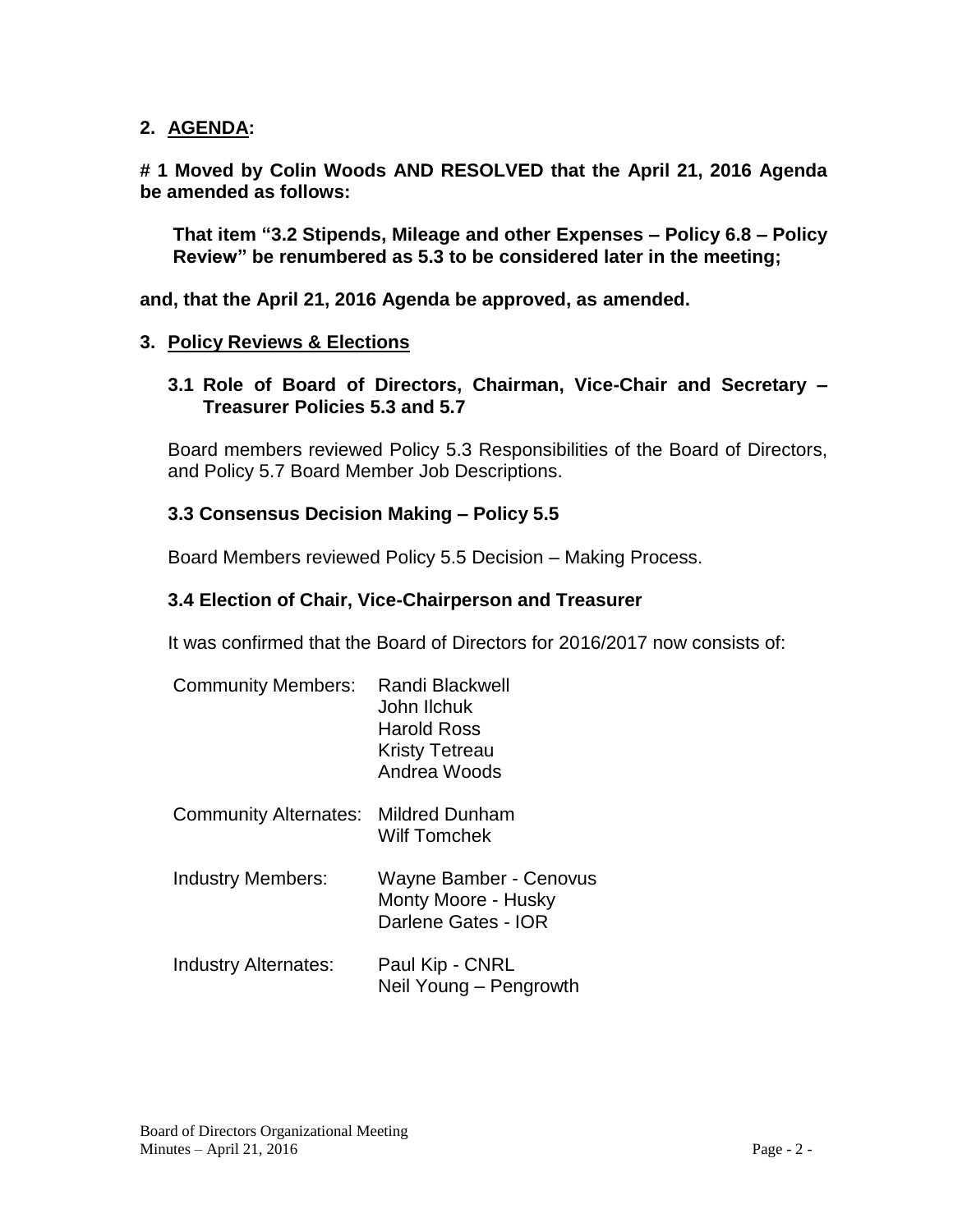| Government: | Dana Swigart |
|-------------|--------------|
|             | Colin Woods  |

Métis: Duane Zaraska

First Nations: Vacant

Charmaine reviewed the individuals entitled to vote, as well as, the voting procedures to be followed.

#### **Chairperson**

Charmaine Code, Executive Manager, opened the floor for nominations for the position of Board Chairperson for a one (1) year term.

John Ilchuk nominated Andrea Woods, Seconded by Harold Ross.

#### **# 2 Moved by Monty Moore, Seconded by Kristy Tetreau AND RESOLVED that nominations cease.**

#### **Charmaine declared Andrea Woods to be elected by acclamation as Board Chairperson for a one (1) year term.**

#### **Vice-Chairperson**

Charmaine Code, Executive Manager, opened the floor for nominations for the position of Board Vice-Chairperson for a one (1) year term.

Harold Ross nominated Kristy Tetreau, Seconded by Wayne Bamber.

#### **# 3 Moved by Monty Moore, Seconded by Wayne Bamber AND RESOLVED that nominations cease.**

**Charmaine declared Kristy Tetreau to be elected by acclamation as Board Vice-Chairperson for a one (1) year term.**

# **Secretary-Treasurer**

Charmaine Code, Executive Manager, opened the floor for nominations for the position of Secretary-Treasurer for a one (1) year term.

Colin Woods nominated Monty Moore, Seconded by Harold Ross.

#### **# 4 Moved by Kristy Tetreau, Seconded by Harold Ross AND RESOLVED that nominations cease.**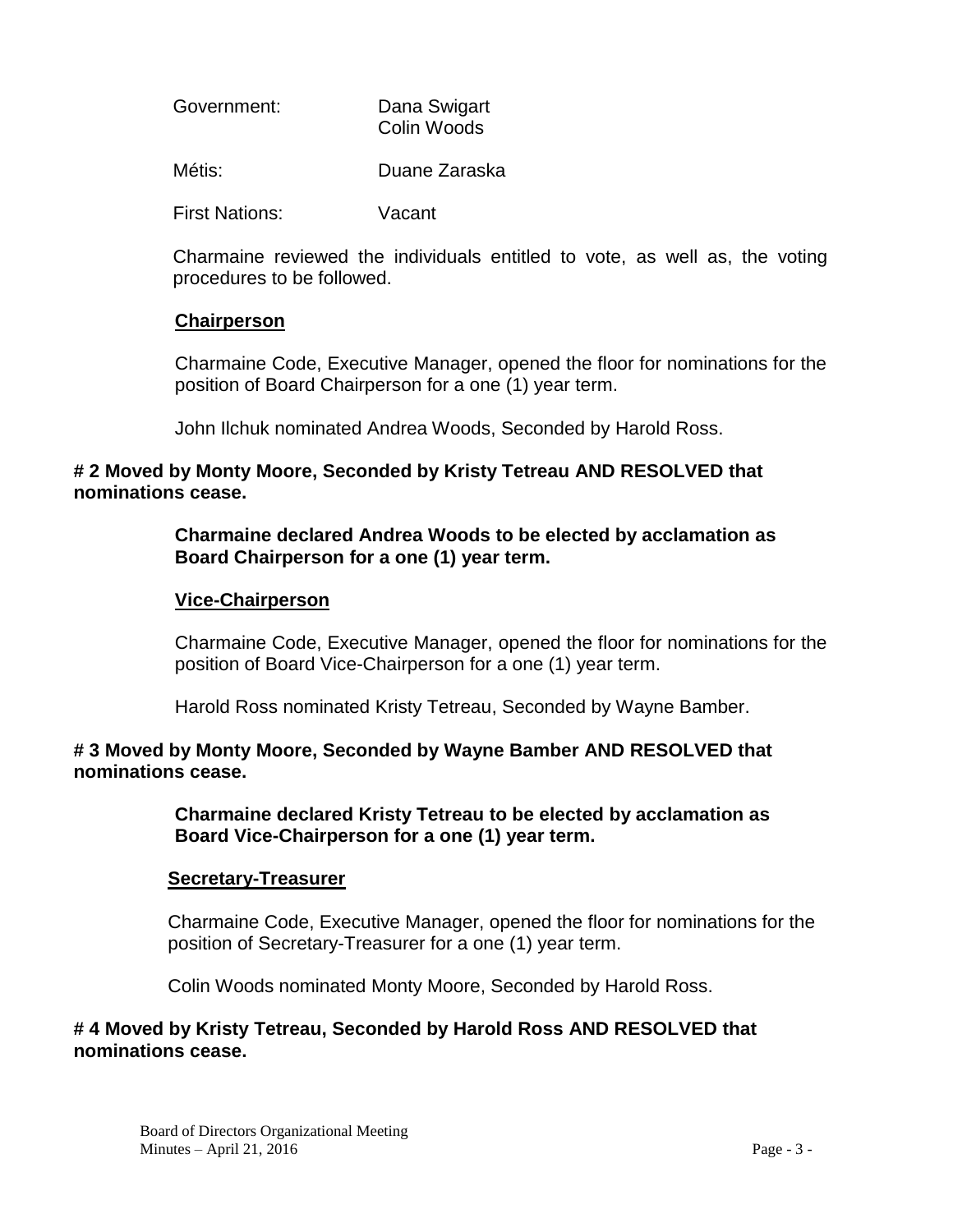**Charmaine declared Monty Moore to be elected by acclamation for the position of Secretary-Treasurer for a one (1) year term.**

# **3.5 Code of Ethics (Conduct)**

All Board members reviewed the Code of Ethics (Conduct) and signed a copy for retention by the Executive Manager.

#### **3.6 Oath of Confidentiality – Policy 5.14**

All Board members reviewed the Oath of Confidentiality and signed a copy for retention by the Executive Manager.

#### **3.7 New Board or Committee Member Sign-On**

All Board members reviewed the New Board or Committee Member Sign-On and, if required, signed a copy for retention by the Executive Manager.

#### **3.8 Canada Pension Plan (CPP) - provisions**

Charmaine reviewed the provisions of the CPP with Board members.

# **4. APPOINTMENTS TO COMMITTEES:**

Board members reviewed the following material prior to appointments:

- Committee Member Lists for 2015/2016 and 2016/2017
- Meeting Attendance of Board and all Committees
- Expressions of Interest TO APRIL 18, 2016.
- Policy  $5.9$  Committees

# **4.1 Education & Information Committee**

**#5 Moved by Kristy Tetreau, Seconded by Harold Ross AND RESOLVED that the following be appointed to the position of Community Member of the Education & Information Committee for a one (1) year term:**

- **1. Unas Balkhi**
- **2. Judy Cabay**
- **3. John Ilchuk**
- **4. Harold Ross**
- **5. Wilf Tomchek**

#### **4.2 Governance Committee**

**#6 Moved by Harold Ross, Seconded by Monty Moore AND RESOLVED that John Ilchuk, Delano Tolley, and Wilf Tomchek be appointed to the Governance Committee.**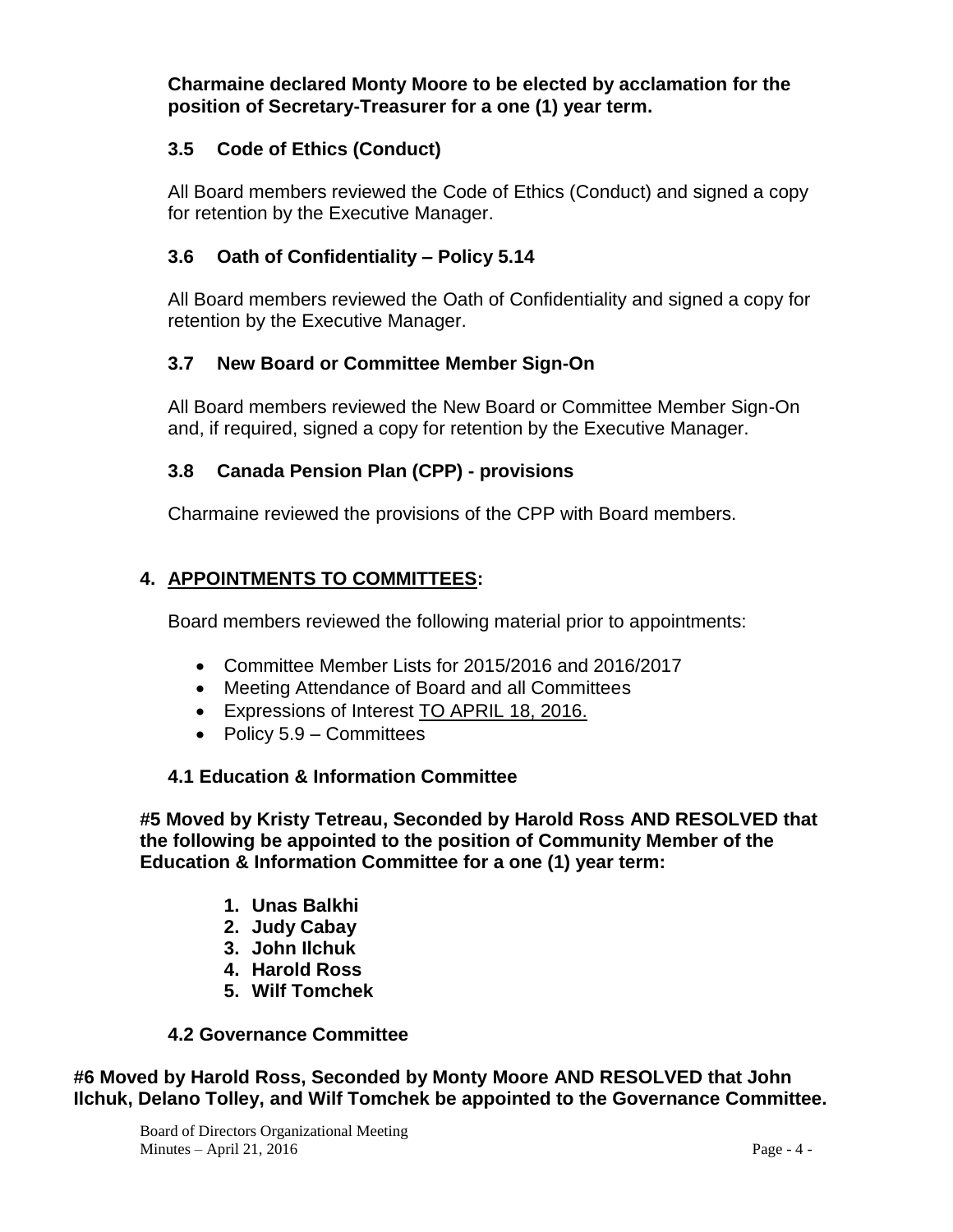#### **4.3 Resolution Committee**

**#7 Moved by John Ilchuk, Seconded by Colin Woods AND RESOLVED that the Board appoint members of the Resolution Committee if and when that Committee is required to meet, with subject matter experts to be appointed also, as required.**

# **4.4 Airshed Zone**

**Following a secret ballot, Charmaine Code declared the following appointed as** *Community Members of the Airshed Zone* **for a one (1) year term:**

- **1. Amanda Avery-Bibo**
- **2. Randi Blackwell**
- **3. Colin Hanusz**
- **4. Marie Ilchuk**
- **5. Kristy Tetreau**

#### **4.5 Beaver River Watershed Alliance (BRWA)**

**#8 Moved by Monty Moore, Seconded by John Ilchuk AND RESOLVED that appointments to BRWA be made following the BRWA Annual Meeting on April 26, 2016. The Board of Directors will receive an email to identify those individuals who are eligible for appointment to the LICA positions on the BRWA; with responses from Board members regarding their votes for 'LICA Member', and 'LICA Alternate Member' to be provided prior to May 2, 2016.** 

**#9 Moved by Harold Ross, Seconded by Dana Swigart AND RESOLVED that all ballots utilized in today's election process be destroyed.**

#### **3.2 Stipends, Mileage and other Expenses**

Board members reviewed the current Policy 6.8 Board and Committee Expenses and Remuneration. Charmaine informed the Board that there has been no change in the provincial government mileage rate between 2015 and 2016 and, pursuant to Policy 6.8, the LICA rate will remain unchanged for the coming year.

#### **#10 Moved by Harold Ross that the Stipends, provision in Policy 6.8 remain in place until the Industry group provides feedback to the Board. MOTION WITHDRAWN**

**#11 Moved by Kristy Tetreau AND RESOLVED that the Stipend rate be decreased to \$130.00 per meeting, event, and training; with the Governance Committee to review and provide their recommendation regarding the required change(s) to 'Policy 6.8 –**